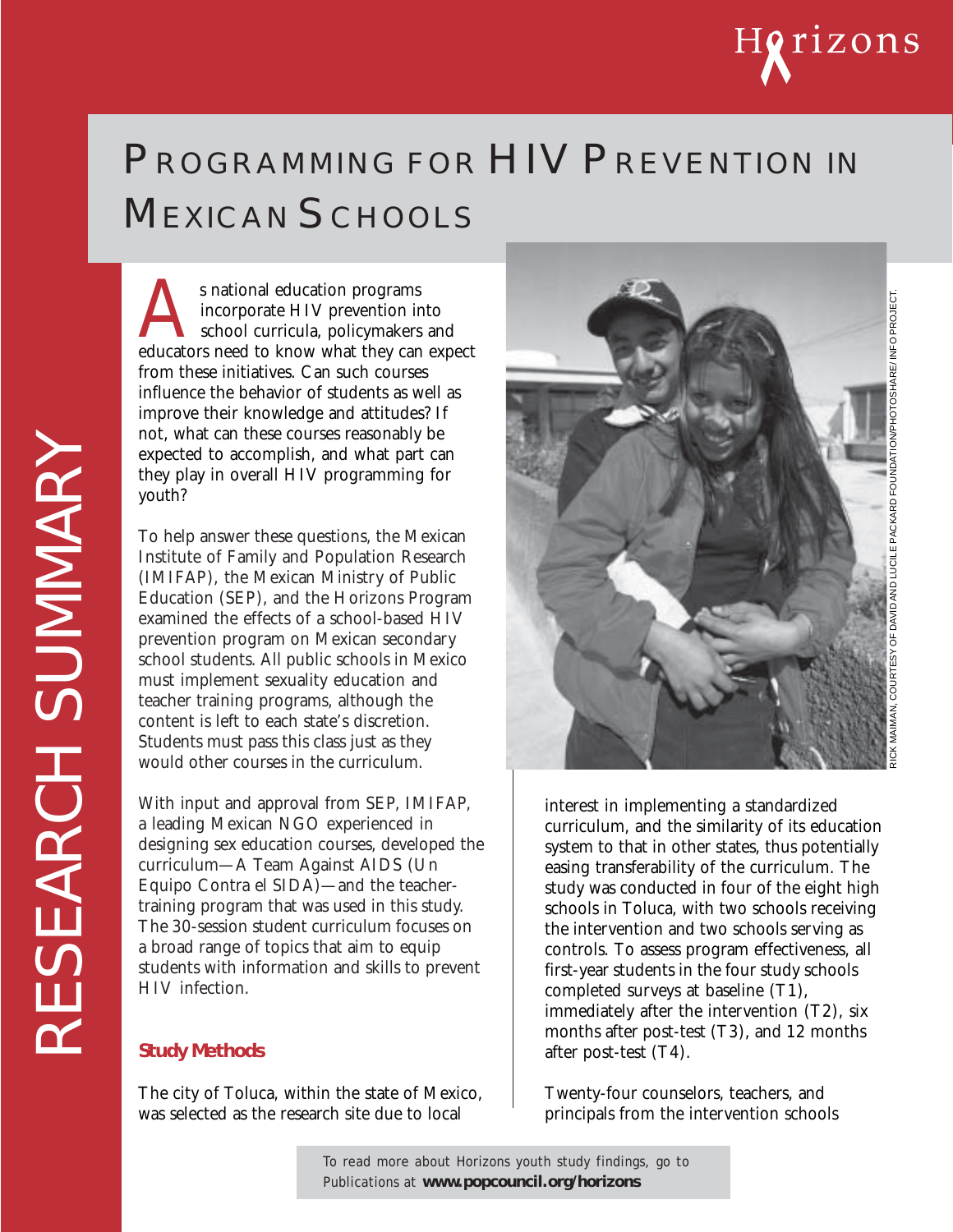received a 36-hour training course to give them the necessary skills to integrate "A Team Against AIDS" into the school curriculum. A preand post-training questionnaire was given to the teachers to determine changes in HIV-related knowledge and attitudes as well as to examine their level of comfort and confidence in teaching sensitive material.

To analyze the data collected from students, scales were developed for most variables such as HIV knowledge and attitudes toward people living with HIV and AIDS (PLHA). Analysis of variance was used to examine the resulting scores to determine significant effects of the intervention by round and study group. After analysis of the quantitative data, five focus group discussions (FGDs) were conducted with groups of eight to twelve students from all study schools. The aim was to clarify the students' understanding and attitudes toward participating in the study so that adjustments could be made if needed.

#### **"A Team Against AIDS" Curriculum Content**

**Session Content**

| Introduction                                                                         |
|--------------------------------------------------------------------------------------|
| Sexuality: anatomy, physiology, and<br>social aspects                                |
| Values: personal and diverse values,<br>respect                                      |
| HIV/AIDS: What is HIV, modes of<br>transmission, myths and realities,<br><b>PLHA</b> |
| Prevention: perception of risk, safer<br>sex, abstinence                             |
| Assertiveness, communication, and<br>negotiation                                     |
| Sexual orientation                                                                   |
| Self-esteem                                                                          |
| Gender and sexuality                                                                 |
| Decision making                                                                      |
| Life course planning                                                                 |
|                                                                                      |

Horizons conducts global operations research to improve HIV/AIDS prevention, care, and support programs. Horizons is implemented by the Population Council in partnership with the International Center for Research on Women (ICRW), the Program for Appropriate Technology in Health (PATH), the International HIV/AIDS Alliance, Tulane University, Family Health International, and Johns Hopkins University.

At baseline, 2,064 students participated in the study; 946 students were identified as having participated in all four rounds of data collection. To measure changes in knowledge, attitudes, and behavior across time, some analyses were focused on this group only. The mean age of the students at baseline was 16 years. The study population was half male and half female students in the baseline and matched response groups.

#### **Key Findings**

The program did not increase sexual activity. The great majority of students were not sexually experienced and most continued to abstain from sex during and after the course. Although there was an increase in sexual activity among both male and female students, this increase was similar for both the intervention and control groups. At each measurement point, twice as many males as females reported being sexually experienced. For example, at baseline, 28 percent and 23 percent of males and 9 percent and 5 percent of females in the control and intervention groups, respectively, reported ever having had sexual relations. These proportions increased gradually and, at T4, 36 and 32 percent of male students and 18 and 12 percent of female students reported ever having had sex.

The program improved students' knowledge, including knowing that abstinence prevents HIV, and this improvement was maintained one year after the intervention. Questions about HIV knowledge were grouped into three categories—transmission, potential consequences, and biomedical aspects—and knowledge scores were calculated for each. For all three categories the intervention and control groups scored similarly at baseline, but the intervention group demonstrated improved knowledge at T2, T3, and T4 compared to baseline figures, whereas there was little change in the control group. For example, at T1, mean knowledge scores on the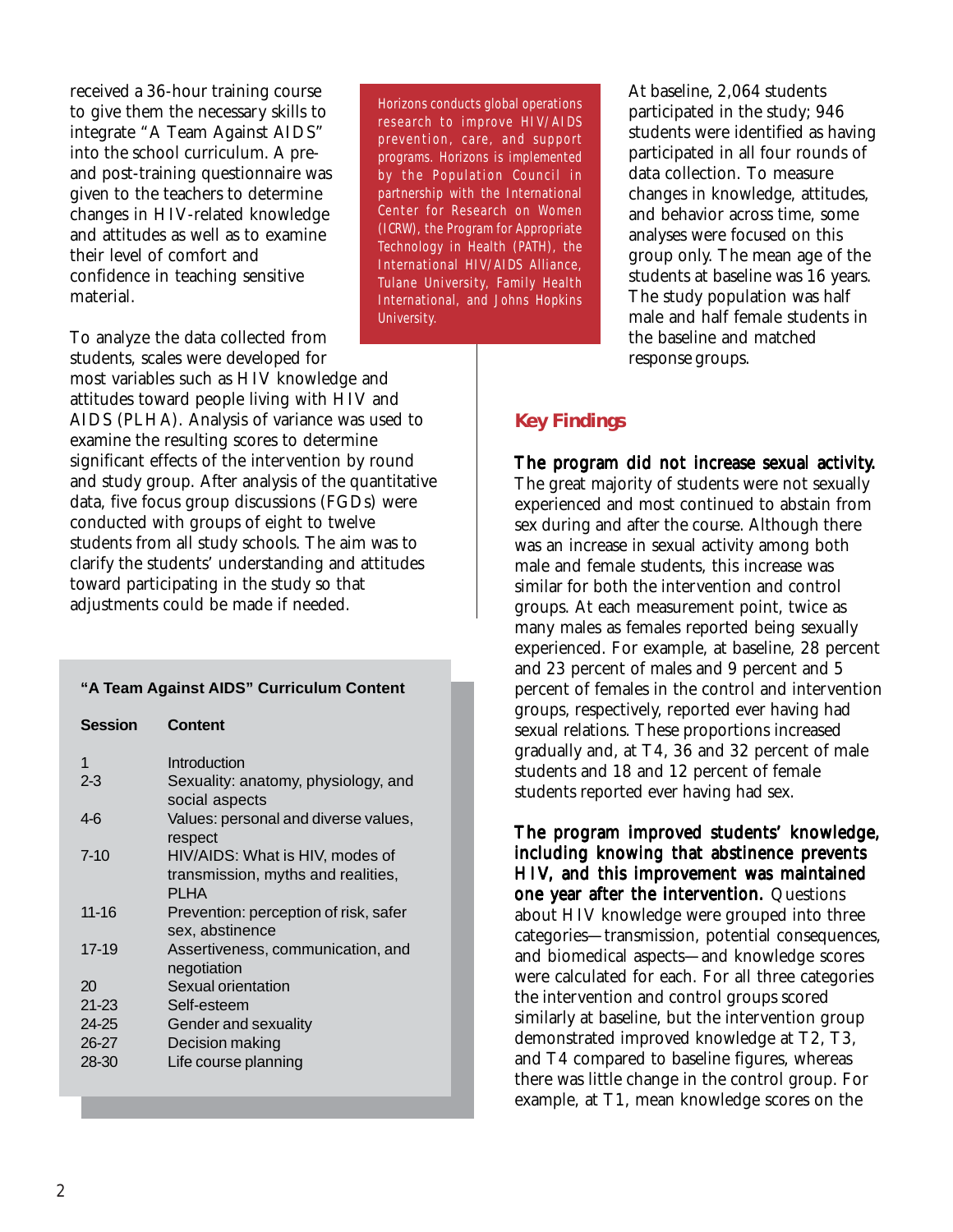biomedical aspects of HIV were 3.61 and 3.64 (out of a maximum of 5), respectively, for the control and intervention groups. At T2, the mean score for the intervention group increased to 4.38  $(p < .05)$ , while the control group remained stable (3.66). Again, these levels were maintained at T3. At T4, the intervention group's mean score (4.27) remained higher than the control group's  $(3.62)$   $(p < .05)$ .

When asked specifically about abstinence at baseline, about half of students in the control (47 percent) and intervention (53 percent) groups, respectively, knew that abstinence prevents HIV. During the second round of data collection, the proportion of students in the intervention group who understood that abstinence protects from HIV increased to 59 percent while the proportion in the control group actually decreased to 41 percent (p < .05). Similar figures were reported at T3 and T4.

#### Students in the intervention group gained confidence in their ability to obtain and use

condoms. Based on the questions, "I am certain I can get a condom if I want to," and "I am certain of how to use a condom effectively," a variable was developed to measure confidence in obtaining and using condoms. At T1, 54 percent and 55 percent of male students and 20 percent and 17 percent of female students in the control and intervention groups, respectively, indicated that they felt confident in both obtaining and using condoms. At T2, within the intervention group, the proportion of students reporting confidence in obtaining and using condoms increased to 82 percent for intervention males, but only to 57 percent for control males  $(p < .001)$ . For intervention females the increase was more striking compared to control females (67 vs. 32 percent;  $p < .001$ ). The increase in confidence among the intervention group remained consistent throughout the other follow-up rounds of

The program helped improve students' attitudes about PLHA. Among the 946 students who participated in all rounds of data collection, at baseline, 69 percent of those in the control group and 73 percent in the intervention group agreed that an HIV-positive student should continue to go to school. After the intervention, 72 percent of students in the control group maintained this opinion, while the proportion in the intervention group increased to 89 percent (p < .001). A similar difference was also found at T4 (control: 77 percent; intervention: 87 percent;  $p < .001$ ).

"A Team Against AIDS" did not have an effect on condom use among sexually experienced students. Questions about condom use, such as "Did you use a condom at last sex?" were grouped together, and a scale was created. Mean scores were elicited for all sexually experienced students to provide a measure of condom use behavior. No statistically significant differences occurred between the intervention and control schools at any point in the study. The few female students who were sexually experienced were as likely to use condoms as their sexually experienced male classmates.

#### **Figure 1 Percentage of male and female students who are confident in both getting and using condoms**



data collection (Figure 1).  $Note: n = total number of students responding in each round of data collection$